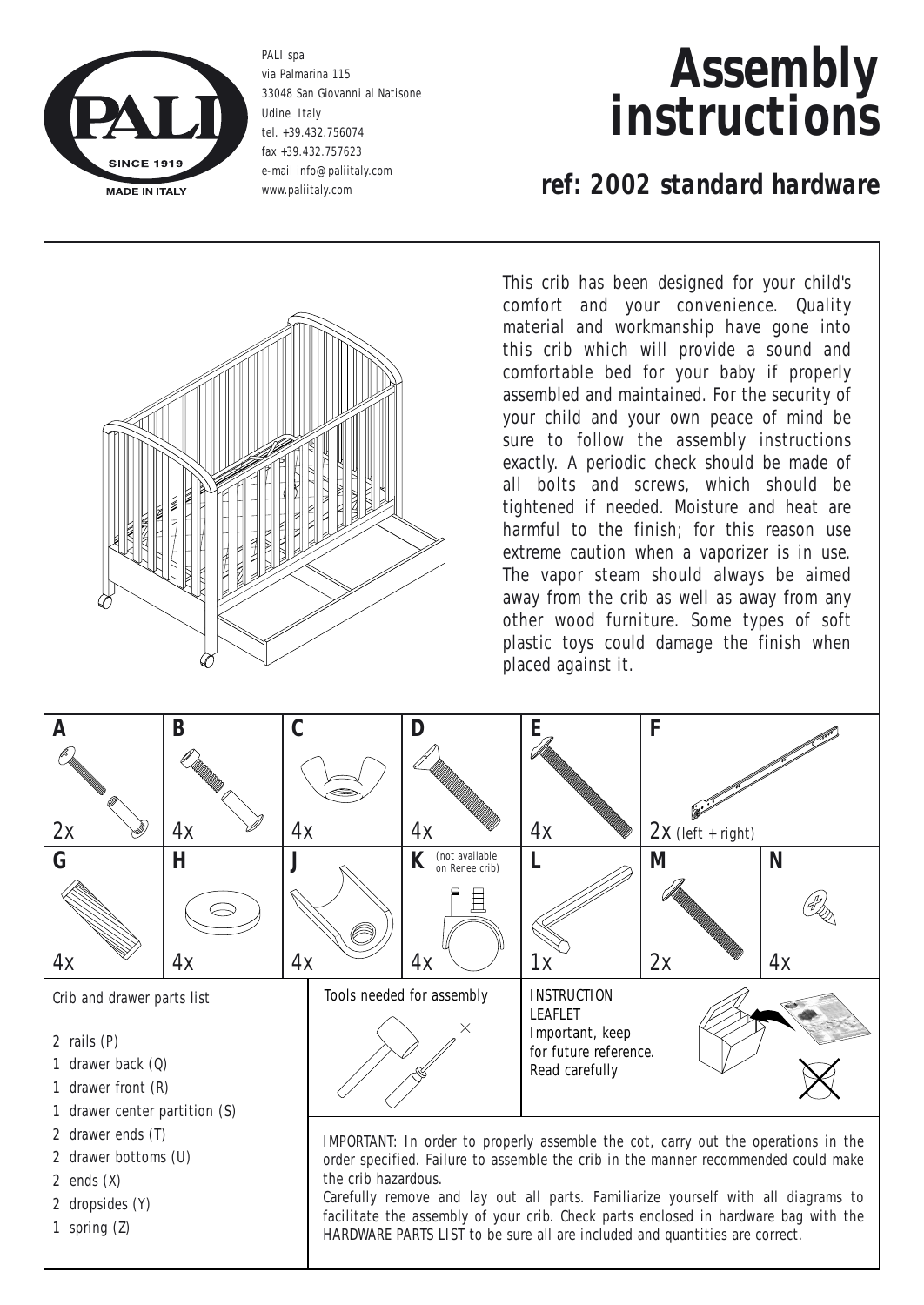

When installing tracks to head & foot boards (Diagram 1) track stamped "R" must be placed on right side, track stamped "L" must be placed on left side. Make sure the small wheel located on the track is closest to the front of the crib, this will determine which side the drawer will enter and will establish drop side. Be very careful to the correct positioning: the track must ALWAYS be positioned with the small wheel towards the drawer front and downwards. Fix the tracks using the 4 screws N.

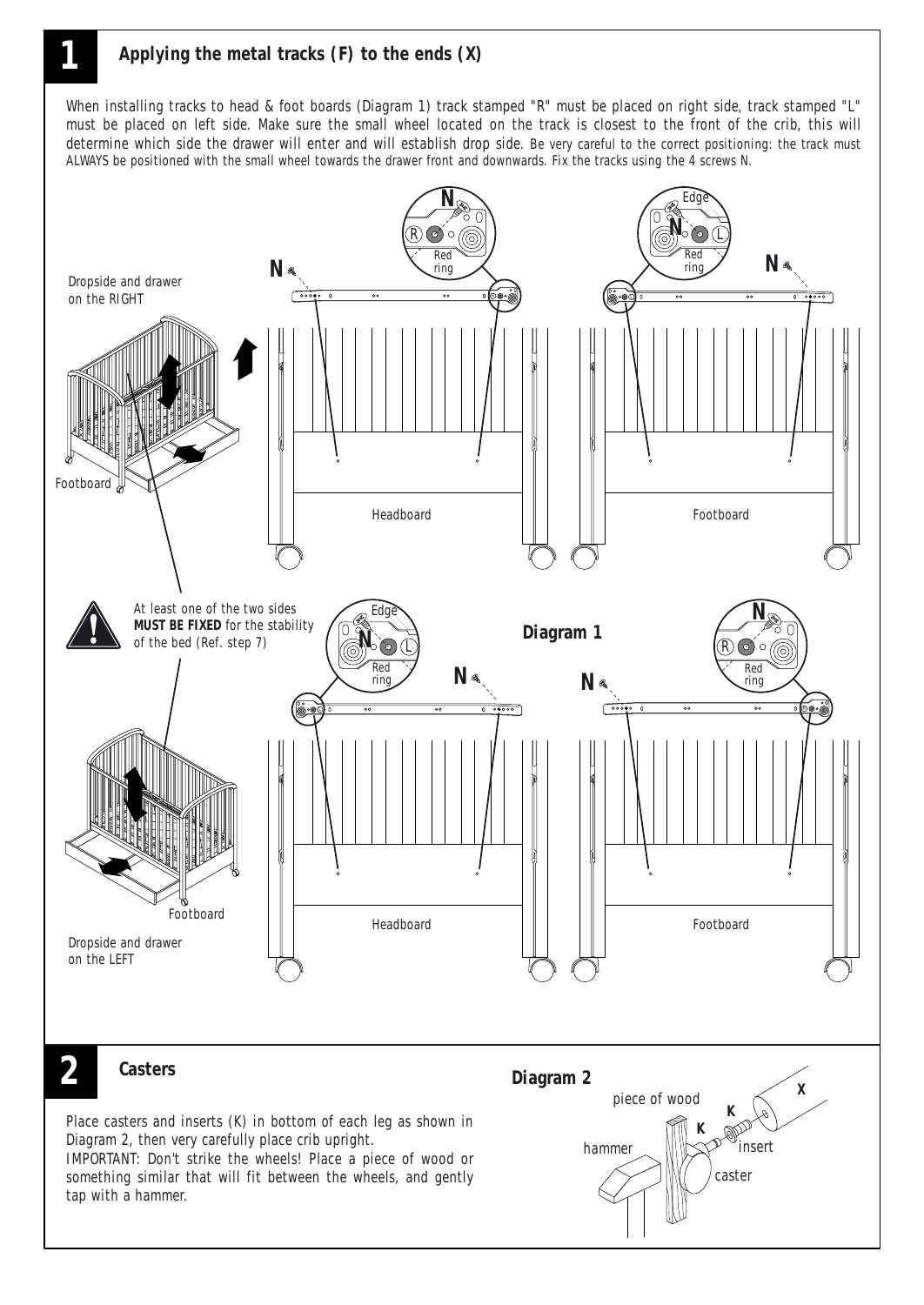

Align hole in each support arm of the spring (Z) with the hole on the rail (P). Secure with allenhead bolt and nut (B) using allen wrench to tighten. Repeat procedure with the three remaining holes.

#### **Positioning height of mattress**

You may select the mattress height: there are three spring (G) positions from which to choose: UPPER POSITION. MIDDLE POSITION - note middle position holes located toward center of spring frame. LOW POSITION - remove screws (V) and wing nuts (W) from support arms, collapse spring frame (G) to rest on rails (J). WHEN PLACED IN THE LOW POSITION BE SURE SUPPORT ARMS ARE FULLY LOWERED SO AS NOT TO PUNCTURE MATTRESS.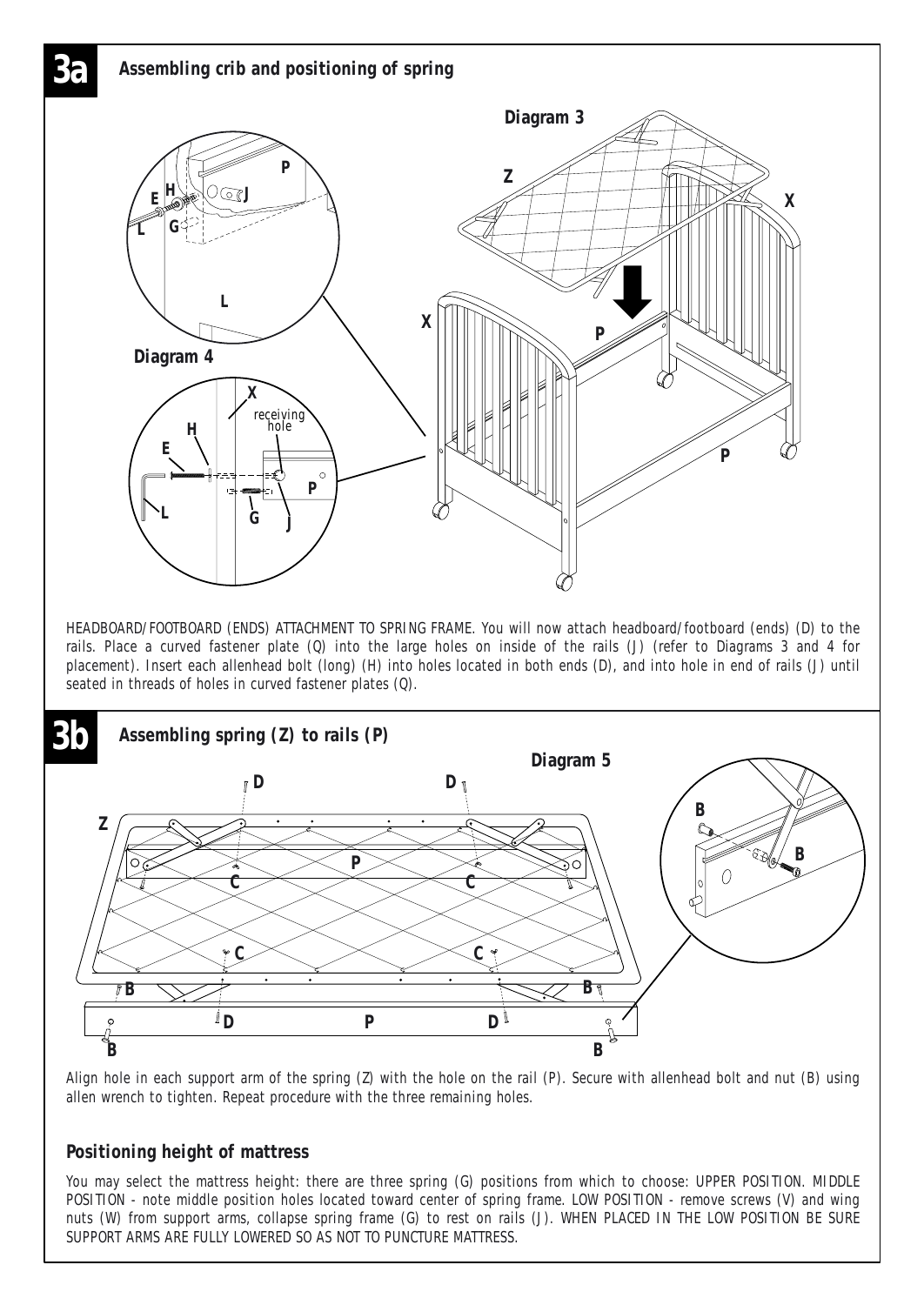### **4 Drawer assembly**

When assembling drawers with roller glides, assemble the sides of the drawer so the small wheels are toward the back of the drawer. The wheels drop into the openings in the rail mounted at the inside of the headboard and footboard. Attach the drawer ends and the center partition to the drawer back as shown on Diagram 6; slide the bottom panels, making them run in the grooves, and when the insertion is complete, attach the front panel and tighten the fastenings.

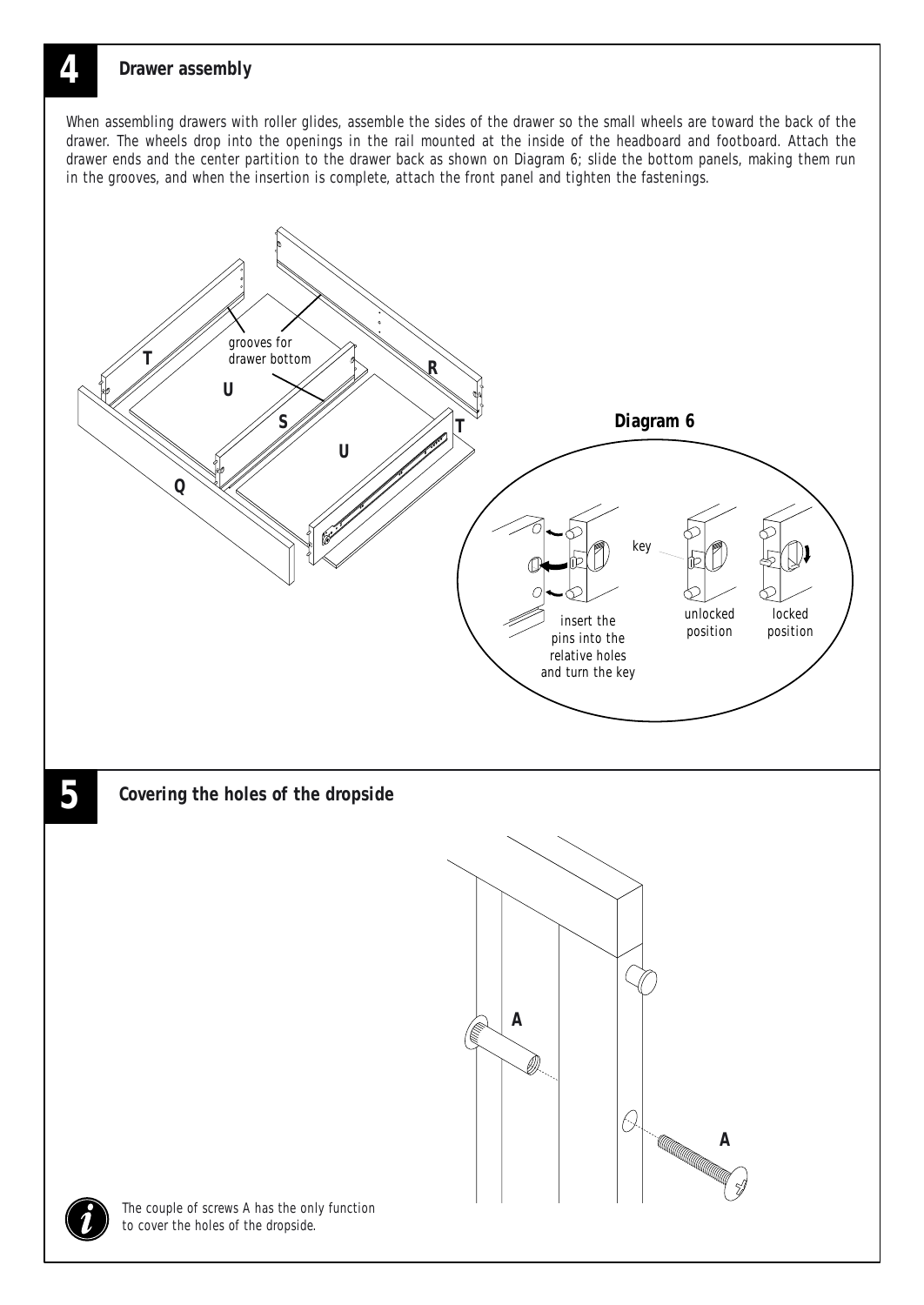